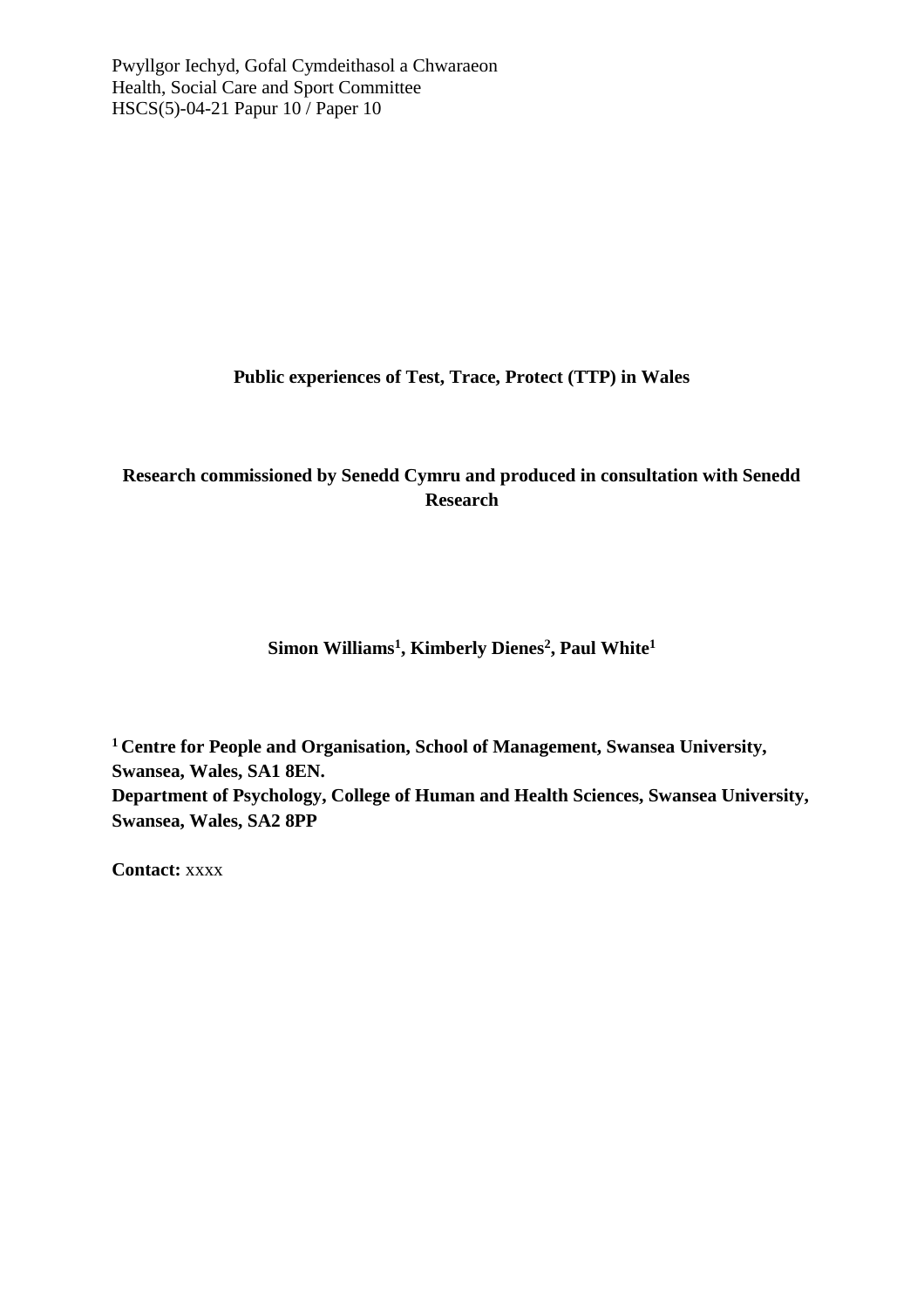## **TOP-LINE SUMMARY**

## **Key findings**

- Experience of Test, Trace, Protect Service (TTPs): Participants' experience of TTPs was variable. There was considerable variation in the time taken for TTPs to contact individuals from the time of presumed exposure (33% within one day and 64% within 3 days, 36% 4 days or more). There was also considerable variation in terms of the frequency of follow-up contact (e.g. 25% daily contact versus 50% no further contact).
- Views on TTPs: Participants' satisfaction with TTPs was mixed. Overall, roughly half (48%) were satisfied with their experience of TTPs, compared to little over onethird (36%) who were dissatisfied. Roughly half of the survey respondents were satisfied with the ability of TTPs to answer their questions (54%). Most participants felt the advice from TTP was clear (70%) and easy to carry out (76%)
- Adherence: Reported adherence to self-isolation guidance was high, with 80% of survey respondents reporting having fully isolated and only 1% suggesting they didn't isolate at all. Most commonly reported challenges to self-isolation were: physical health challenges (e.g. lack of exercise, unusual aches and pains etc.) (46%), mental health challenges (e.g. anxiety, feeling down, loneliness etc.) (46%), adjusting to usual daily routine (34%). Although not as common, important challenges which may require some self-isolators to be provided with additional support included lack of access to essentials (20%), care commitment challenges (14%) and financial challenges (12%).
- Self-isolation support scheme: Very few survey respondents (8%) were informed about the self-isolation support scheme by TTP contact tracers. Just over half (53%) didn't know about it at all. Just under one-in-four (27%) felt that their income was negatively affected by having to self-isolate (of which, one-in-ten (10%) strongly agreed that it had).
- Mental health: One of the main challenges' participants experienced was the mental health impacts of self-isolation. Three-quarters of survey respondents (75%) did not have their emotional or mental wellbeing checked on by TTP contact tracers. Over half (53%) felt that they would have liked more information about support for their mental health while self-isolating

## **Key recommendations**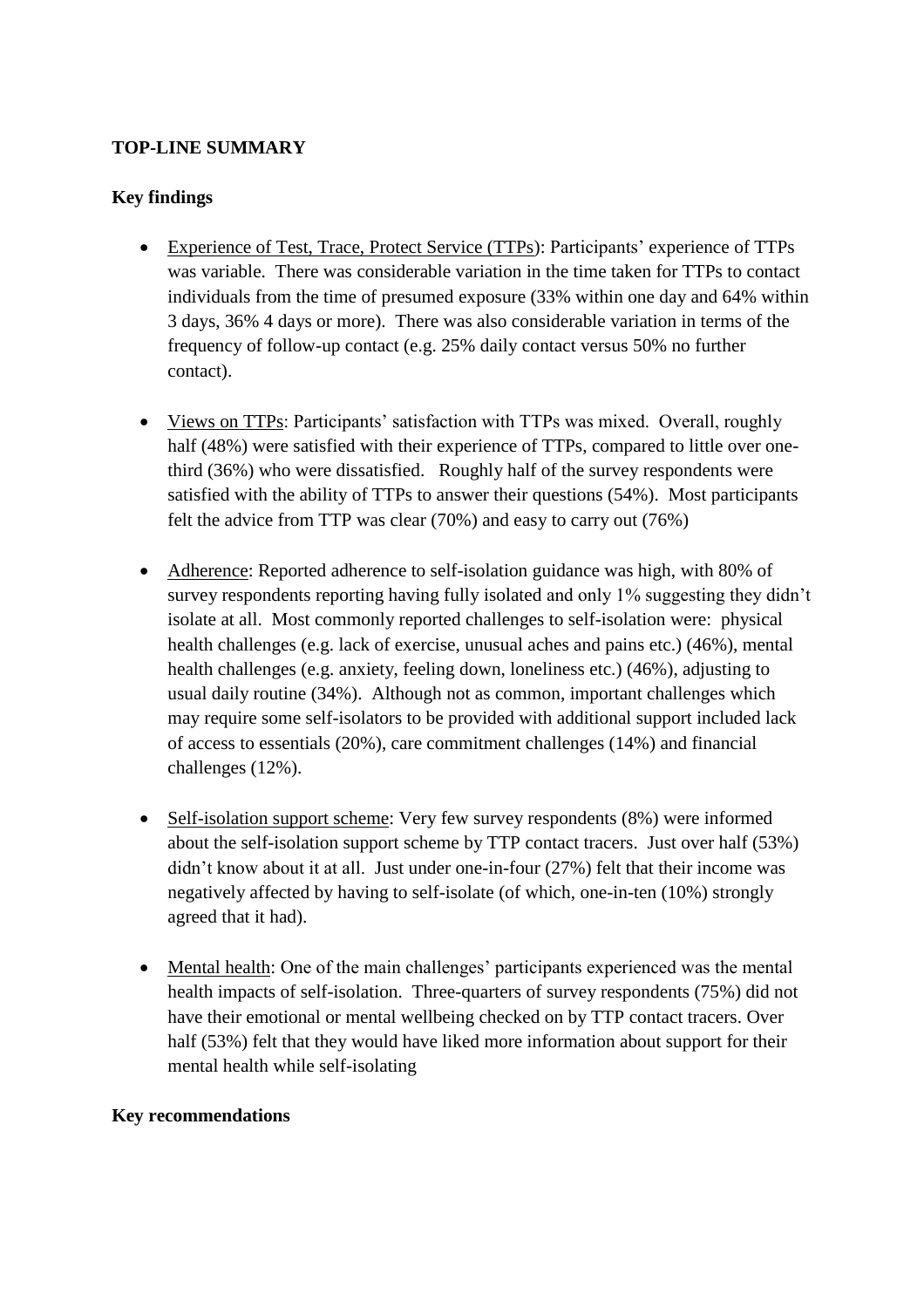- **Recommendation 1: TTPs should ensure greater consistency in communications between contact tracers and those being asked to self-isolate, for example in terms of time-to-contact (consistently low, ideally within 1-2 days) and in terms of the frequency of subsequent contacts (consistently high, ideally daily).**
- **Recommendation 2: TTPs should consistently ensure that** *all* **those required to self-isolate are asked about their financial situation and, where relevant, provided specific information support for applying for self-isolation payments or other forms of financial assistance.**
- **Recommendation 3: TTPs should consistently enquire into the mental and emotional wellbeing of** *all* **those asked to self-isolate and should provide resources and links for available and relevant mental health support**.
- **Recommendation 4: People who do** *not* **feel they have the capability, opportunity or motivation to adhere to self-isolation need to be systematically identified and provided with support resources to help them adhere.**

### **BACKGROUND**

The Test, Trace, Protect Strategy forms part of the Welsh Government's Leading Wales out of the Coronavirus Pandemic Framework. <sup>1</sup> The strategy involves community health surveillance and contact tracing, with a view to identifying and supporting those requiring self-isolation in order to mitigate the transmission of coronavirus in Wales.<sup>2</sup>. Current guidance suggests that people should self-isolate for ten days if: they develop symptoms; they have tested positive for Covid-19 (even without symptoms); they live with someone, or someone from their extended household has developed symptoms or tested positive; or they have been contacted by the TTP service and told to self-isolate (as a result of being in contact with someone who has tested positive).<sup>3</sup>

 A rapid review of the wider (pre-Covid-19) literature on adherence to quarantine found that adherence decisions were associated with people's knowledge of the disease and quarantine measures (e.g. clear instructions), social norms (e.g. around 'civic duty'); high perceived benefits of quarantine and high perceived risk of the disease, as well as practical issues such as running out of supplies or the financial consequences of being out of work. <sup>4</sup>Research findings in relation to the current coronavirus pandemic in the UK match this earlier literature on adherence.

 Earlier in the COVID-19 pandemic (between March-September), complete adherence to self-isolation guidelines was low for both those with Covid-19 symptoms (18.2%) and for

 $\overline{a}$ 

<sup>1</sup> <https://gov.wales/leading-wales-out-coronavirus-pandemic>

<sup>2</sup> <https://gov.wales/test-trace-protect-coronavirus>

<sup>3</sup> <https://gov.wales/self-isolation>

<sup>4</sup> [https://www.thelancet.com/journals/lancet/article/PIIS0140-6736\(20\)30460-8/fulltext](https://www.thelancet.com/journals/lancet/article/PIIS0140-6736(20)30460-8/fulltext)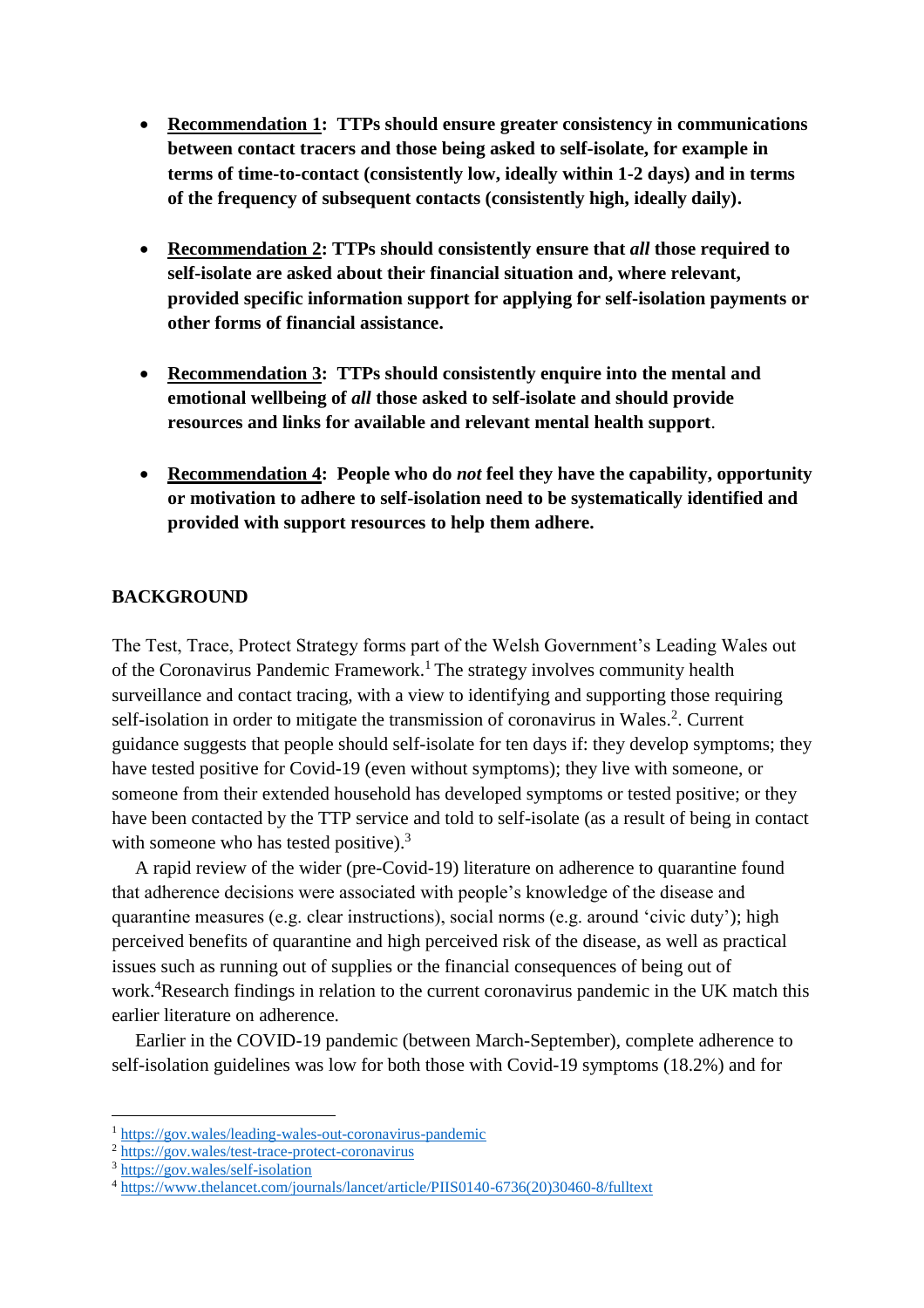those contacted by contact tracers  $(10.9\%)$ .<sup>5</sup> Non-adherence with symptoms was associated with: being male, being in a younger age groups, having a dependent child in the household, being in a lower socio-economic group, experiencing greater hardship during the pandemic and being a key worker. 5

 However, more recent data (released January, 2021) suggests that younger adults (aged 18-59) are more likely to isolate for longer compared to older adults (aged 60+), and that there was no significant difference between men and women. 6 Overall, the COVID Social Study survey found that 4 out of 5 people are isolating for at least the recommended number of days (10 or more) when they are told they have come into contact with someone who has symptoms of Covid-19 (Fancourt et al 2021). They also found that less then 2 in 3 isolated for 10 days or more when they themselves had symptoms of Covid-19.<sup>6</sup>

 However, this research does not explore differences between those who had confirmed positive tests for Covid-19, and those who had symptoms but no confirmed positive test. It is possible for example that a higher proportion of non-adherence is amongst those who had not tested positive and who believed their symptoms may have been due to a non-Covid illness. It may also be due to the fact that whereas self-isolating following a confirmed positive test or following instruction from NHS contact tracers is a legal requirement, self-isolating following the onset of Covid-19 like symptoms, prior to or in the absence of a test, is not.

 Those in a lower income group are less likely to self-isolate for the recommended length of time and are much more likely not to isolate at all.<sup>6</sup> Research on other countries suggests that those from lower or less stable incomes backgrounds may lack the practical capacities to adhere.<sup>7,8</sup> It may be that some, particularly those in low-paid occupations, are reluctant to take Covid-19 tests when experiencing possible symptoms for fear of a positive test and the loss of income that self-isolation might entail.<sup>9</sup>

 Large, longitudinal surveys provide an important overview of the broad patterns of adherence to self-isolation. However, further research is necessary to explore the nuances behind adherence and non-adherence to self-isolation. For example, binary measures looking at whether participants did or did not leave home do not distinguish between those who may have left the home frequently and visited potentially higher-contact indoor environments (e.g. shops, certain workplaces) compared to those who left the home once or infrequently and visited likely lower-contact outdoor environments (e.g. parks for exercise). Similarly, it is important to know whether those who state they isolated for 10 days or more were fully isolated during that time and whether those who state they self-isolated for 1-5 days were still partially isolated or whether they returned to general guidelines. In this mixed-methods study, we explore in depth adherence to self-isolation in Wales. Qualitative research is used to explore some of these nuances around how participants understand self-isolation and adherence, with quantitative research exploring specific behaviours associated with selfisolation. We also explore participants' views and experiences of the Test, Trace, Protect

 $\overline{a}$ 

<sup>5</sup> <https://www.medrxiv.org/content/10.1101/2020.09.15.20191957v1.article-info>

<sup>6</sup> [https://b6bdcb03-332c-4ff9-8b9d-](https://b6bdcb03-332c-4ff9-8b9d-28f9c957493a.filesusr.com/ugd/3d9db5_bf013154aed5484b970c0cf84ff109e9.pdf)

[<sup>28</sup>f9c957493a.filesusr.com/ugd/3d9db5\\_bf013154aed5484b970c0cf84ff109e9.pdf](https://b6bdcb03-332c-4ff9-8b9d-28f9c957493a.filesusr.com/ugd/3d9db5_bf013154aed5484b970c0cf84ff109e9.pdf)

<sup>&</sup>lt;sup>7</sup> <https://www.healthaffairs.org/doi/10.1377/hlthaff.2020.00382>

<sup>8</sup> [https://papers.ssrn.com/sol3/papers.cfm?abstract\\_id=3598215](https://papers.ssrn.com/sol3/papers.cfm?abstract_id=3598215)

<sup>9</sup> <https://www.theguardian.com/society/2021/jan/16/low-paid-shun-covid-tests-cost-of-self-isolating-too-high>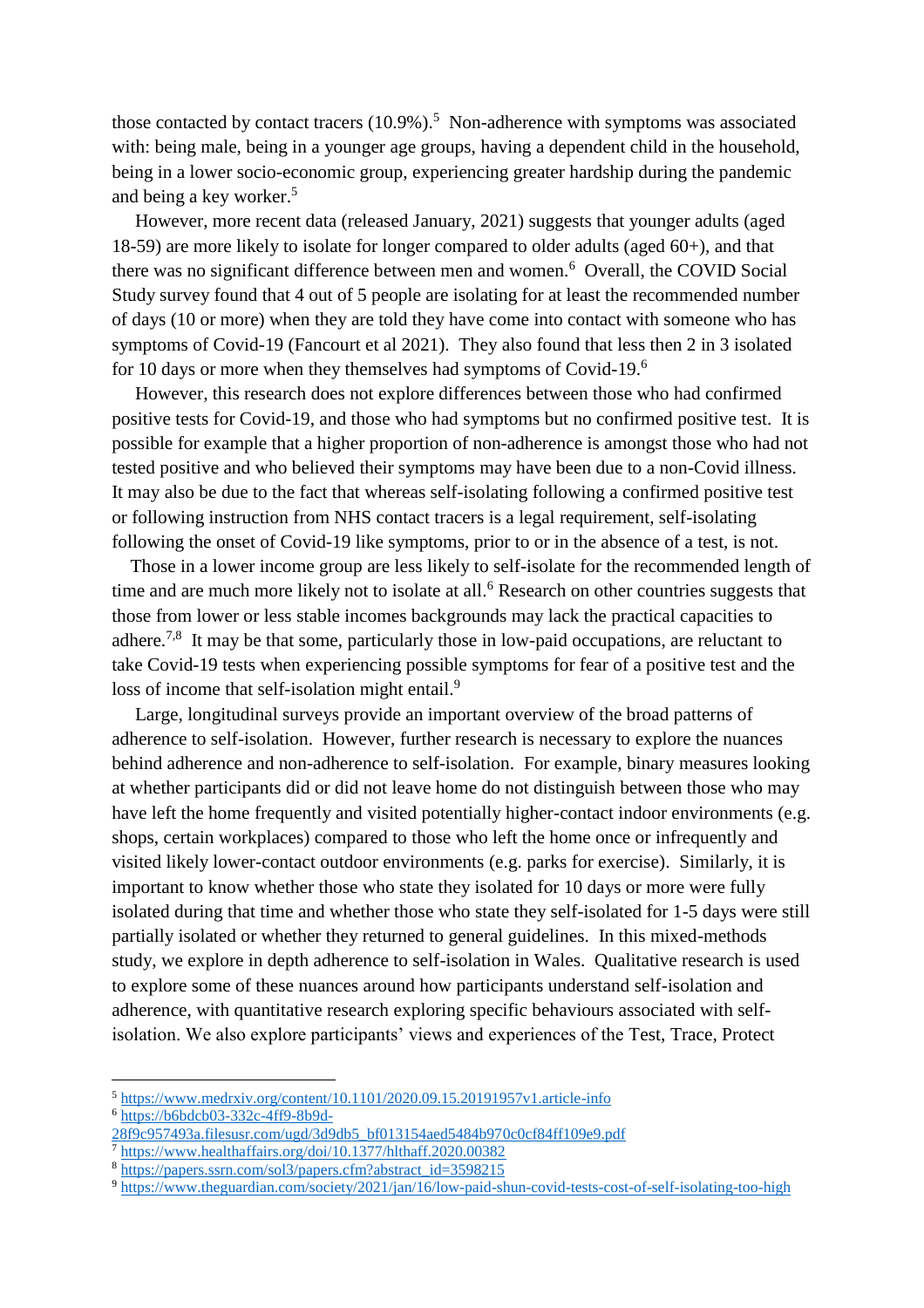service in Wales. Specifically, we aim to explore the extent to which they found the service to be effective (for example, whether they found the advice to be clear), the extent to which they were able to follow the advice given, and what challenges and supports to self-isolation they experienced and received or might have liked or needed.

## **METHODS**

### **Design**

We conducted a cross-sectional mixed methods study, combining quantitative questionnaires with qualitative interviews conducted in December 2020 and January 2021. Ethical approval for the study was granted by Swansea University's School of Management Research Ethics Committee and Swansea University's College of Human and Health Sciences Research Ethics Committee.

## **Participants**

Eligibility criteria for this study were (1) Living in Wales; (2) Aged 18 or older; (3) To have been contacted by Test, Trace, Protect (TTP) during the pandemic and have been told to selfisolate (either because they tested positive for Covid-19, or because they were told they had been in contact with someone who had tested positive for Covid-19). Sampling for the study was non-probability, combining convenience and snowball sampling approaches. Recruitment took place primarily via social media. This included: targeted paid-for Facebook ads (adults in Wales); targeted posts in Facebook community groups (including both general community groups focused on local issues, and specifically local coronavirus support and information groups); and via Twitter networks (e.g. re-tweets). A formal press release was also publicised by Swansea University in order to boost recruitment. Interview participants were compensated for their time with a £10 gift card (Amazon). Survey respondents completed the survey voluntarily. Informed consent for interviews and surveys was provided. As of 26<sup>th</sup> January 2021, 14 interviews had been conducted and the survey had received 78 responses. Participants' demographic characteristics for the total survey sample and interviews are reported below (Tables 1-3) (all survey questions were optional and response totals for each question are provided within the results). Data collection is ongoing.

| <b>Characteristics</b> | $N = 120$ |
|------------------------|-----------|
| Gender                 |           |
| Male                   | 28 (23%)  |
| Female                 | 90 (75%)  |
| Prefer not to say      | 2(2%)     |
| <b>Ethnic group</b>    |           |
| White                  | 111 (93%) |
| <b>BAME</b>            | 9(7%)     |
| Age                    |           |
| 18-29                  | 25 (21%)  |
| 30-39                  | 28 (23%)  |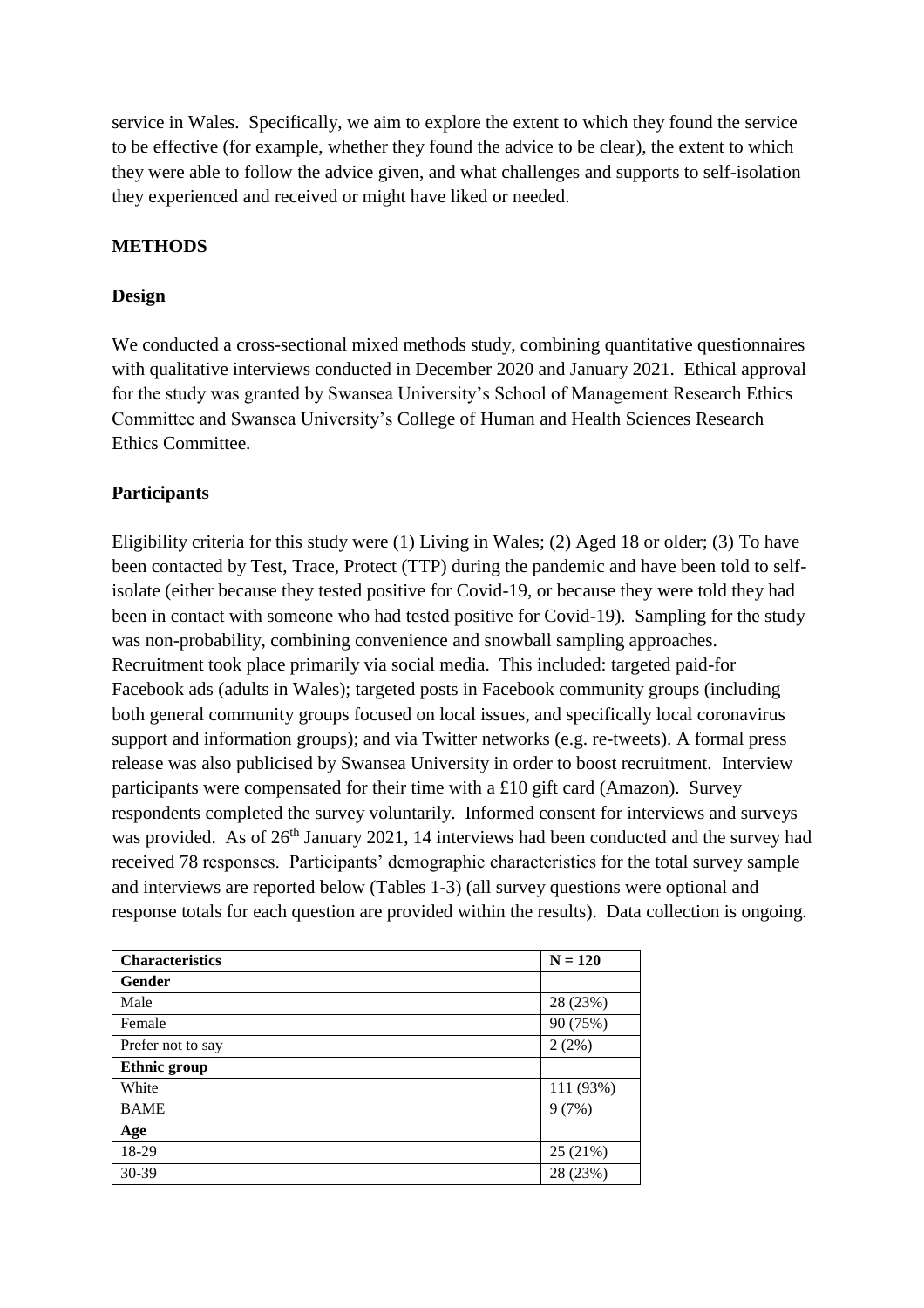| 40-49                     | 25 (21%)  |
|---------------------------|-----------|
| 50-59                     | 30 (25%)  |
| 60-69                     | $10(8\%)$ |
| <b>Living status</b>      |           |
| Alone                     | 14 (12%)  |
| With friends or parents   | 15 (14%)  |
| With partner              | 32 (24%)  |
| With partner and children | 43 (42%)  |
| With children             | 9(8%)     |
| <b>County</b>             |           |
| <b>Blaenau Gwent</b>      | 5(4%)     |
| Caerphilly                | 6(5%)     |
| Monmouthshire             | $1(1\%)$  |
| Newport                   | 7(6%)     |
| Torfaen                   | $4(1\%)$  |
| Wrexham                   | $1(1\%)$  |
| Conwy                     | $1(1\%)$  |
| Cardiff                   | 11 (9%)   |
| Vale of Glamorgan         | 3(3%)     |
| <b>Bridgend</b>           | 4(3%)     |
| Merthyr Tydfil            | $1(1\%)$  |
| Rhondda Cynon Taf         | 11 (9%)   |
| Carmarthenshire           | 4(3%)     |
| Ceredigion                | 2(1%)     |
| Pembrokeshire             | 3(3%)     |
| Powys                     | 3(3%)     |
| <b>Neath Port Talbot</b>  | 9(8%)     |
| Swansea                   | 44 (37%)  |

Table 1: Demographic characteristics reported by survey respondents

| $N = 121$  |
|------------|
|            |
| 75 (62%)   |
| 25 (21%)   |
| 15 (12%)   |
| 6(5%)      |
| $N = 103$  |
| 28 (27%)   |
| 62 (60%)   |
| $11(11\%)$ |
|            |

Table 2: Details of survey respondents' TTP contact

| <b>Characteristics</b> | $N = 14$ |
|------------------------|----------|
| <b>Gender</b>          |          |
| Male                   | 5(36%)   |
| Female                 | 9(64%)   |
| <b>Ethnic group</b>    |          |
| White                  | 13 (93%) |
| <b>BAME</b>            | 1(7%)    |
| Age                    |          |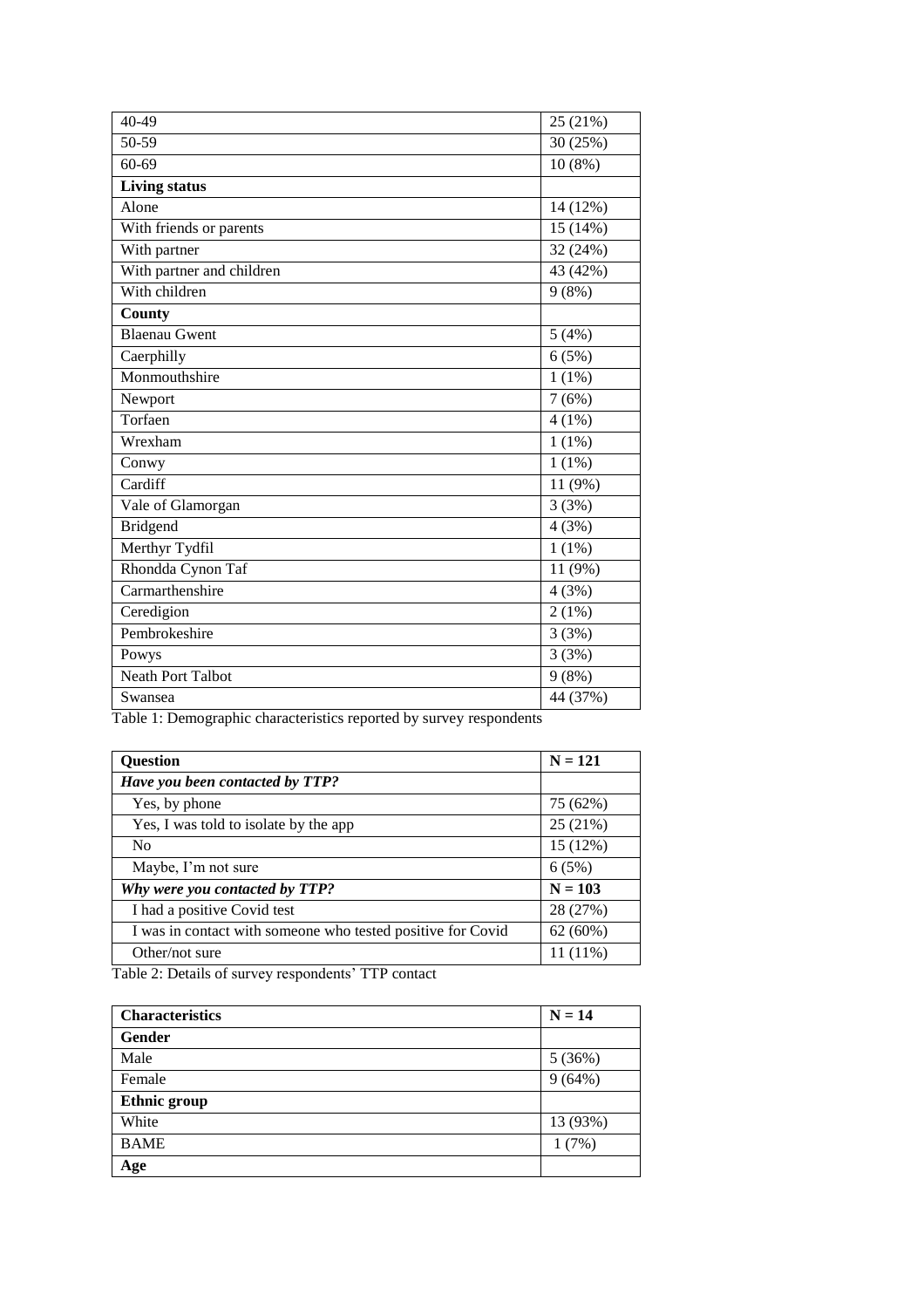| 18-29       | 4(29%) |
|-------------|--------|
| 30-39       | 3(22%) |
| 40-49       | 2(14%) |
| 50-59       | 2(14%) |
| $60+$       | 2(14%) |
| Did not say | 1(7%)  |

Table 3: Demographic characteristics of interviewees

#### **Data collection and analysis**

Interviews were semi-structured and conducted by SW, and the interview schedule was designed by SW and PW. Interviews lasted between 30minutes and 1 hour in length, were conducted either via phone or online (Zoom) and were audio recorded and transcribed. Interviews sought to initially explore: participants' encounters and experience with TTP (e.g. 'tell me about your experience with TT'); participants' self-reported adherence and their understandings (e.g. 'did you stick to the guidance; what did this involve?'); participants' views on perceived barriers and facilitators to adherence to self-isolation (e.g. 'were there any things that made self-isolating challenging?', 'were there any things that helped you selfisolate?'). Interview data were analysed in accordance with a framework approach.<sup>10</sup> SW and KD analysed the transcripts and developed and applied the thematic coding framework.

The survey was administered via Qualtrics.<sup>11</sup> The survey included: Basic background demographics (5 items); questions focused on the TTP service and on adherence to selfisolation (e.g. how frequently they were contacted, whether they self-isolated) (6 items); questions concerning respondents' perceptions of their capabilities, opportunities, and motivations to adhere to self-isolation guidance (adapted from the COM-B Questionnaire)<sup>12</sup> (9 items), and perceptions of TTP derived from focus group findings (10 items). COM-B questions are on an 11-point scale from 0-10, with 0 being "not at all" and 10 being "very much so". An example question is: "I had the PHYSICAL opportunity to self-isolate. What is physical opportunity? The environment provides the opportunity to engage in the activity concerned (e.g. sufficient time, the necessary materials/resources, reminders)". Relevant survey questions are reported with data in the results section along with response category frequencies and descriptive statistics. All data was kept securely and confidentially in line with ethics committee requirements in order to protect participants' identities.

### **RESULTS**

 $\overline{a}$ 

#### **Participants experiences of the Test, Trace, Protect Service**

Participants' experiences of TTPs was variable. There was considerable variation in the time taken for TTPs to contact participants from the time of presumed exposure (e.g. 33% within

<sup>10</sup> <https://bmcmedresmethodol.biomedcentral.com/articles/10.1186/1471-2288-13-117>

<sup>11</sup> [https://swanseachhs.eu.qualtrics.com/jfe/form/SV\\_07HhlFNqXTxlnOR](https://swanseachhs.eu.qualtrics.com/jfe/form/SV_07HhlFNqXTxlnOR)

<sup>12</sup> <https://www.nature.com/articles/s41562-020-0887-9>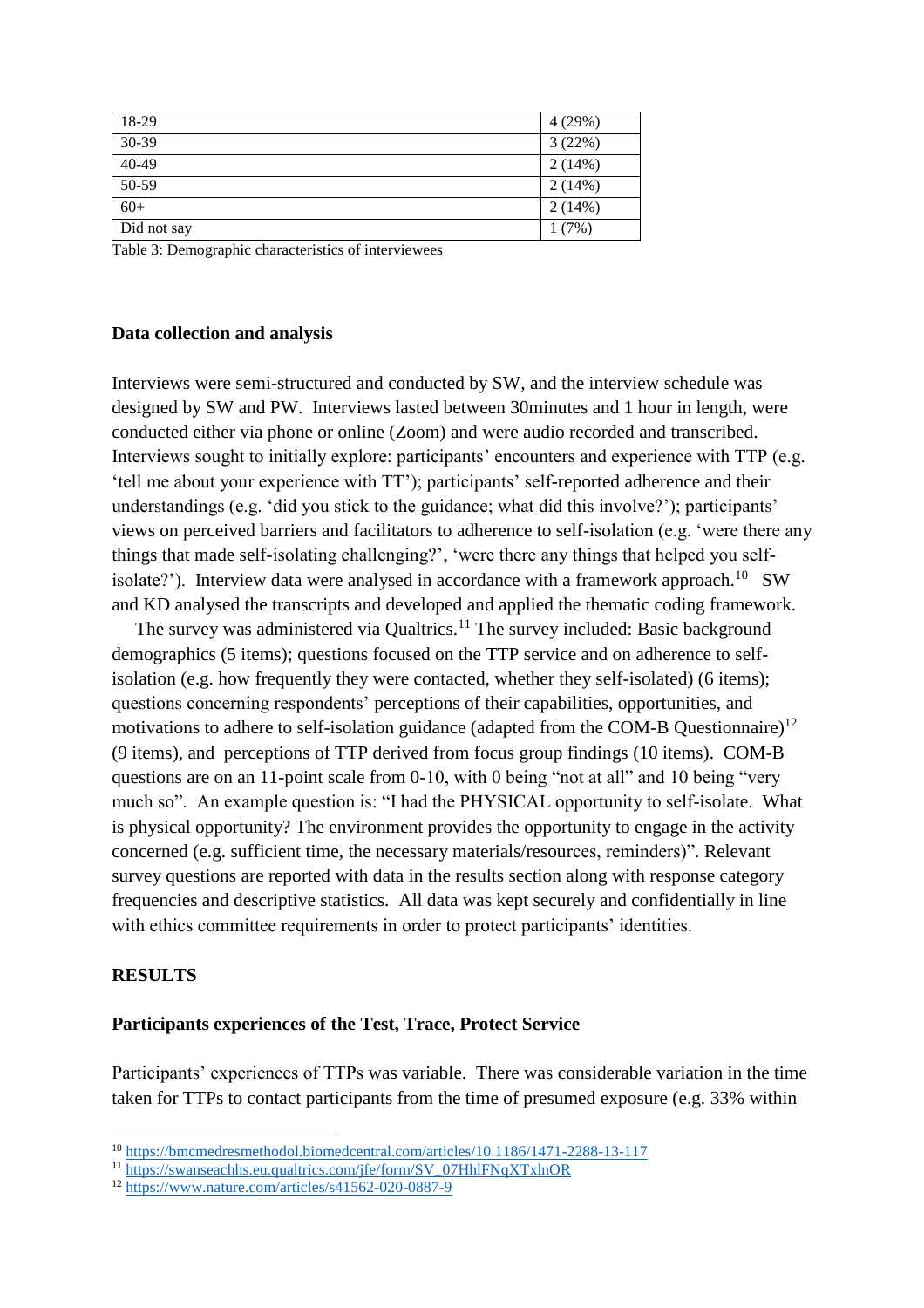one day and 64% within 3 days, versus  $36%$  4 days or more; N = 94) (Figure 2). There was also considerable variation in terms of the frequency of follow-up contact (e.g. 25% daily contact versus 50% no further contact;  $N = 102$ ) (Figure 3).



*Figure 2.: How long did it take for TTP to contact you (Y axis: number of people)*



*Figure 3.: How often were you contacted after the initial call (Y axis: number of people)*

### **Participants views of the Test, Trace, Protect Service**

Participants' satisfaction with TTPs was mixed. Overall, roughly half (48%) were satisfied with their experience of TTPs, compared to a little over one-third (36%) who were dissatisfied (Figure 4). Roughly half of the participants were satisfied with the ability of TTPs to answer their questions (54%). Most participants felt the advice from TTP was clear (70%, N=98) and easy to carry out (76%,  $(N = 97)$ ; Figures 5 and 6).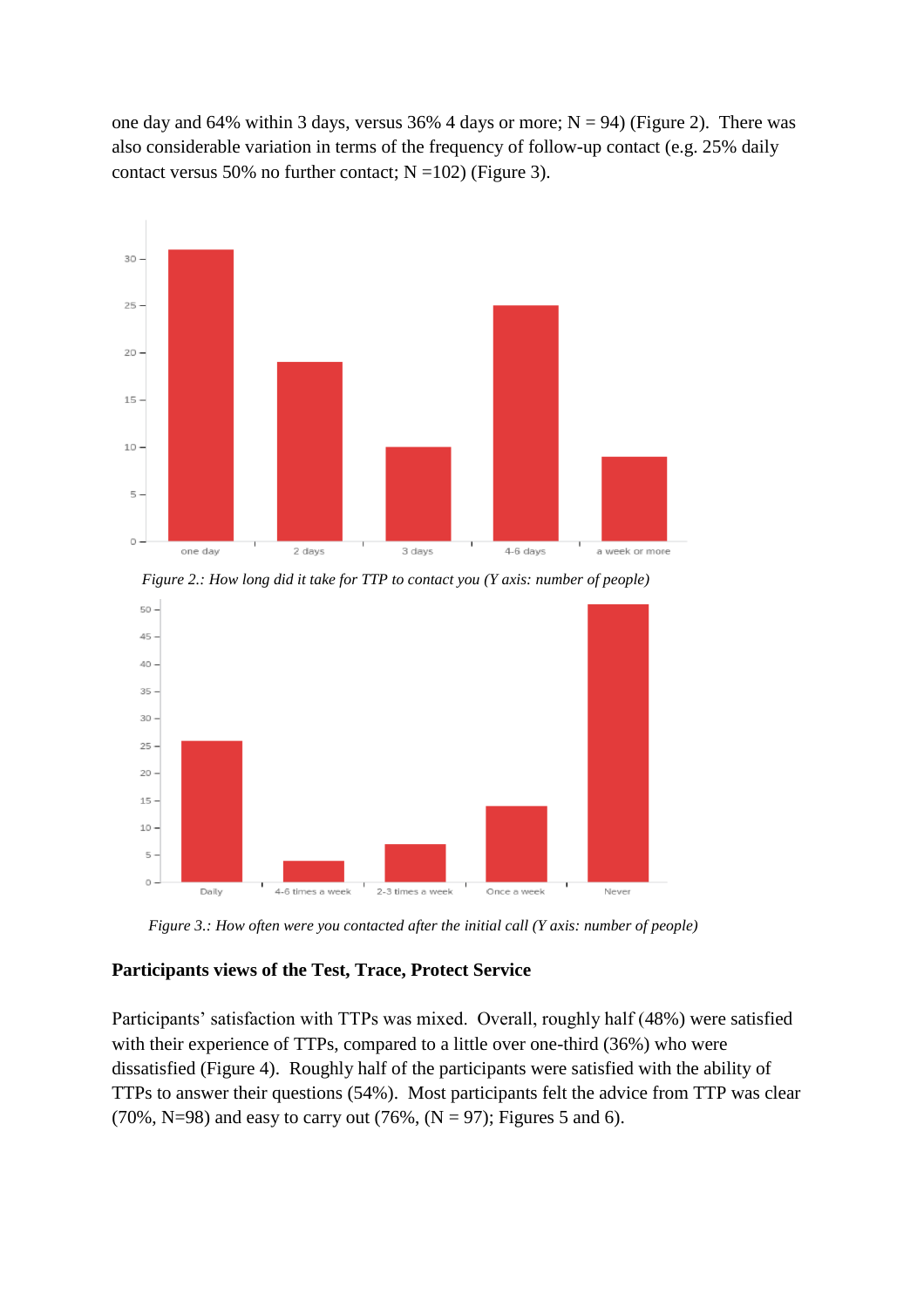

*Figure 4.: Overall, I was satisfied with my experience with Test, Trace and Protect (Y axis: number of people).*



*Figure 5: I was satisfied with the ability of my Test, Trace and Protect contact to answer my questions (Y axis: number of people)*



*Figure 6: The advice from Test Trace Protect was clear (Y axis: number of people)*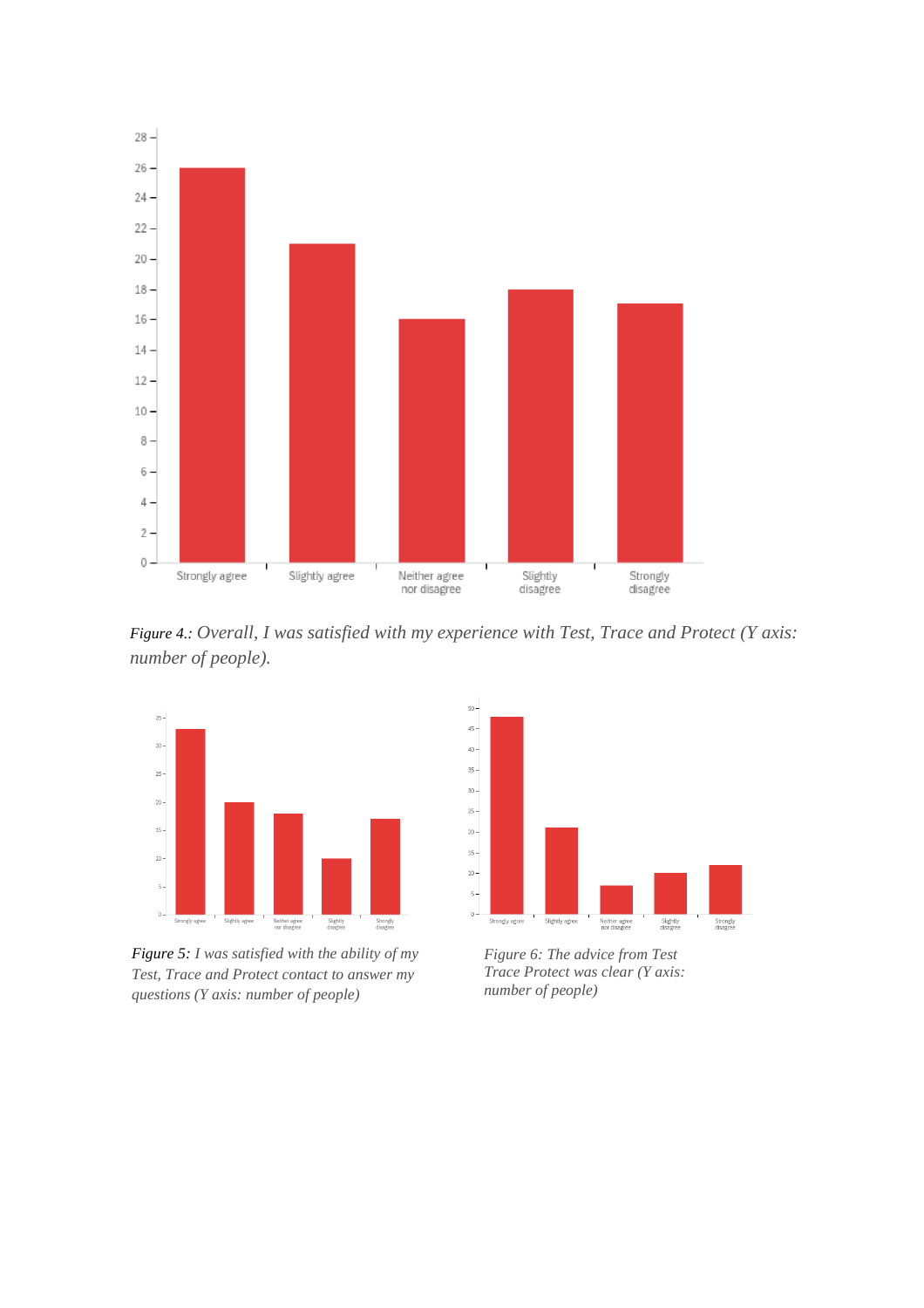#### **Adherence**

Overall, adherence to self-isolation among survey respondents was high, with 80% of participants reporting having fully isolated and only 1% suggesting they didn't isolate at all  $(N = 96;$  Figure 7).



*Figure 7: How closely did you follow Test, Trace, Protect's Instructions to self-isolate (Y-axis: number of people)*

Qualitative data from the survey (Box 1) and interviews found a number of different understandings and experiences of what self-isolation meant to participants, and there was variety in the extent to which they actually followed official rules. For some, the selfisolation period entailed staying at home entirely and even avoiding contact with those inside their household, while others had a much looser interpretation. One of the most common reasons for non-adherence was to exercise, and this varied from brief once per day exercise during the later stages of self-isolation to long periods of exercise during the self-isolation period. However, amongst those who did leave the house for exercise, participants generally reported taking risk-management ('harm-reduction') steps to minimize the likelihood of infecting others (e.g. going to remote locations, going very early in the morning). People also found it difficult to adhere to guidance (rather than rules) on self-isolating within the household. This may link, as discussed below, to the fact that some participants reported receiving guidance on how to self-isolate within the household whereas others didn't. However, it was also reported by some that self-isolating within the household was unrealistic or impossible for them (e.g. if they had children to care for).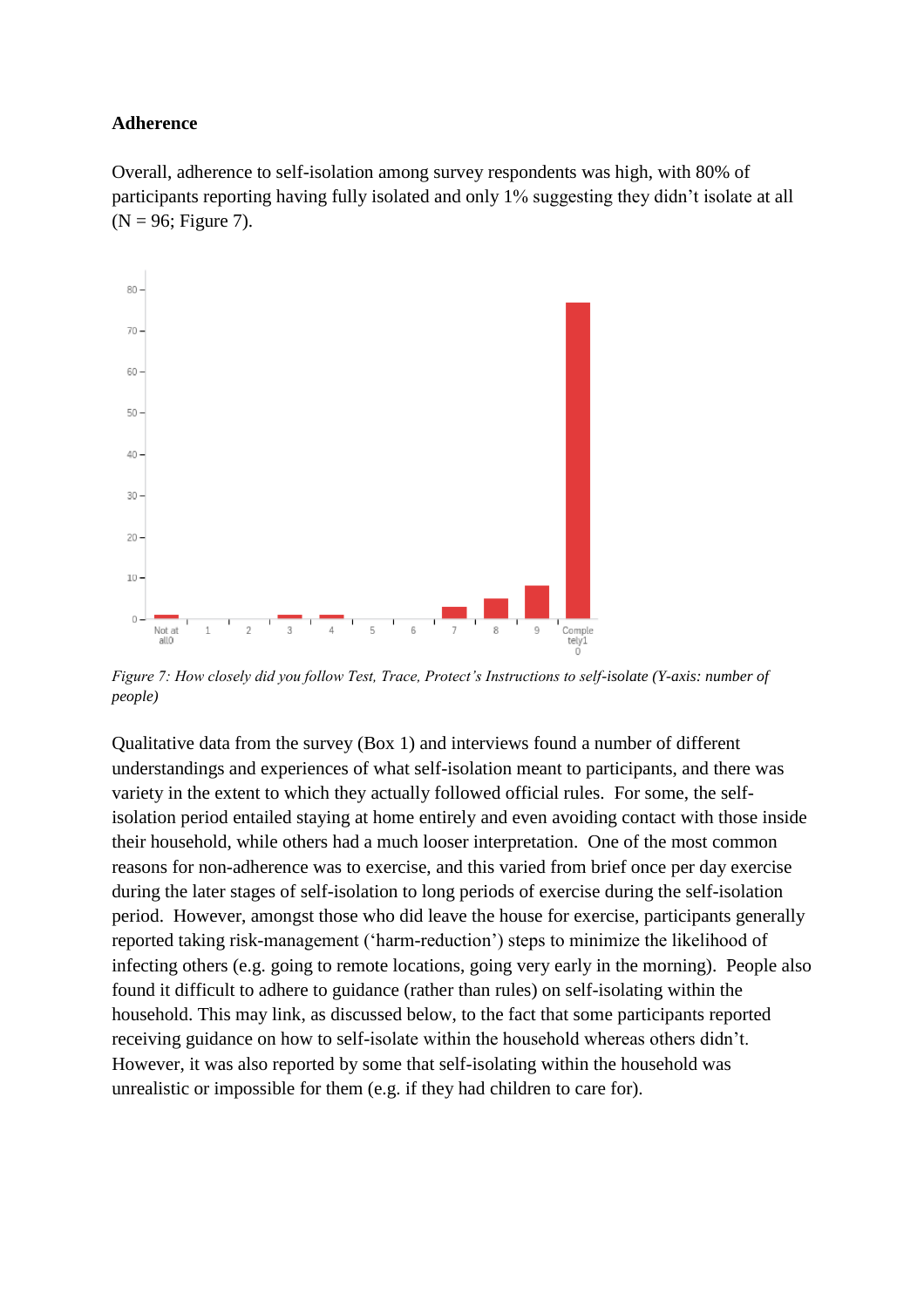| Strict self-isolation                                                                                                                                                                        |
|----------------------------------------------------------------------------------------------------------------------------------------------------------------------------------------------|
| "Followed completely even kept a distance from children"                                                                                                                                     |
| "My entire household isolated completely, didn't leave the house. We had shopping<br>delivered and other family members didn't go to work"                                                   |
| "Remained in my house from receiving the letter until the date that was specified. I also<br>slept apart from my partner in a spare room and we kept 2+ meters apart during the<br>isolation |
| "Stayed inside but found it difficult to distance from family family still at home including<br>18 month old son"                                                                            |
| "Stayed in, didn't even go out to exercise. Did go out in the car for a drive for a change of<br>scenery! Didn't leave the car though"                                                       |
| "Had 14 days isolation - After a negative test on the 7th day, I started to run outdoors at<br>5am for 20min each day"                                                                       |
| "Myself and my husband both isolated but we did take our 4 dogs for a walk as we were<br>completely alone and made sure we kept our distance, this was easier as we did this after<br>dark"  |
| "Stayed in other than to exercise but was out on my own exercising for up to 5 hours a<br>day"                                                                                               |
| "Took no notice of the infringement of my civil liberties for a disease with a 99.75%<br>survival rate and little evidence of asymptomatic spread"                                           |

*Box 1: Descriptions of self-isolation understandings and behaviour (from survey)*

Interviewees also reported a high degree of adherence to self-isolation. Only two interviewees (14%) stated that they did not adhere fully to self-isolation guidelines. Nonadherence in this instance was related to trips outside the home for exercise. For one participant, this included one trip outside the home to exercise, and for the other participant this involved multiple trips outside the home for exercise. In the first instance, the reason cited for instance non-adherence was to help the mental health of the self-isolator. They also described they knew it went against self-isolation regulations, and how in doing so, they took steps to avoid being in contact with others (going at 5am in the morning) and to avoid being "tracked":

"I didn't do the two weeks. I think I got to the seventh or eighth day, and I decided to go for a run. I think I was in like a headspace of needing to get out … from not having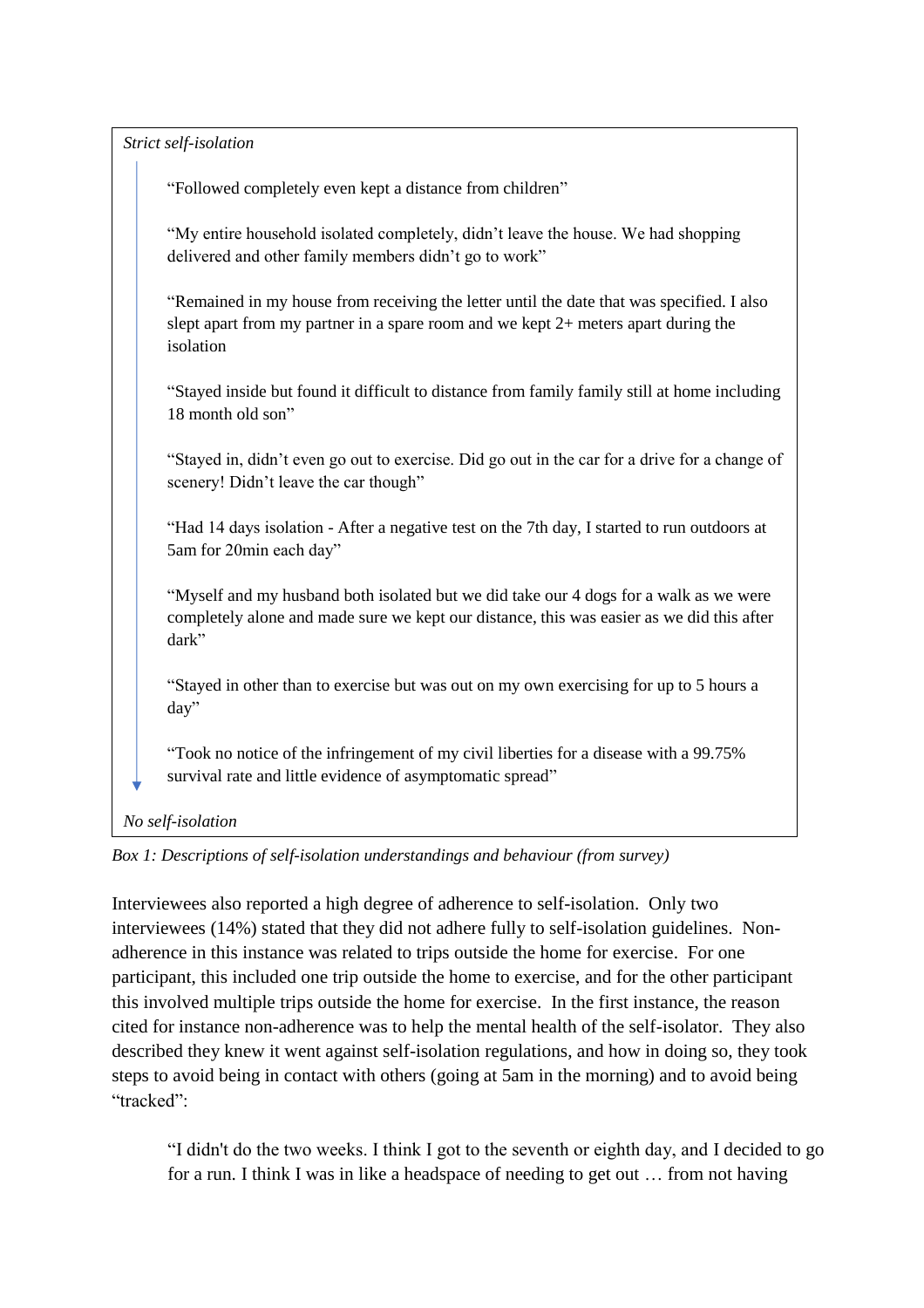contact with anyone up to that stage and being alone and not being able to get out it was sort of a release… But I was really paranoid about doing it and I didn't take my phone, I didn't take my GPS watch. I thought I'd be like tracked. … Yeah, it was just really tough. I did struggle with that period of time" (Participant 1, Male, 20s)

In the second instance, the participant felt that they were not breaking self-isolation guidelines by leaving the house for exercise or essential shopping. In this instance, the participant had been informed indirectly via the organisation (school) they worked for, and were not contacted directly by TTP, despite being told by their school they would be. As such they seemed to conflate general government 'stay at home' guidance with the stricter and more specific self-isolation guidance:

"I was expecting - and school told me to expect - a track and trace notification, but I didn't get one ... I think it was ten days I isolated for, as did the family, we stayed in ... [I was] just following the news, and from what school had told me, it was a case of don't leave the house unless it was for exercise, don't go anywhere unless it's essential, it tricky with shopping, we did some online shopping but there was other stuff we needed to get out for, but I followed the government guidelines as best I could" (Participant 14, Male, 50s)

All other participants reported completely adhering to self-isolation guidelines for the full duration of their required self-isolation period. When asked why they self-isolated completely for the full period, reasons commonly cited included doing to reduce transmission of the virus, something that was often framed as the "sensible" thing to do:

"Yes absolutely [we isolated completely] … we were sensible enough to think, we don't want to mix, we don't want to mix, we don't want this to spread any further, so it wasn't a problem to stay home and isolate at all." (Participant 2, Female, 50s).

As well as it being the "sensible" or necessary thing to do to prevent further transmission, adherence to self-isolation was also framed in terms of how easy or difficult self-isolating was ("it wasn't a problem at all"). We explore further participants' perceptions of their capacity to self-isolate, and the ways in which contextual factors aided or hindered selfisolation.

# **COM-B: Capabilities, Opportunities and Motivations to adhere.**

Participants reported on their capabilities, opportunities, motivations and behaviours (COM-B) to self-isolate using a modified COM-B scale (11-point scale from 0-10 with 0 being "not at all" and 10 being "very much so").<sup>13</sup> Overall, they reported a very high opportunity and motivation to self-isolate. The majority reported that they had the physical opportunity to self-isolate (e.g. sufficient time, the necessary materials / resources, reminders) (64% 'very

 $\overline{a}$ <sup>13</sup> <https://bpspsychub.onlinelibrary.wiley.com/doi/full/10.1111/bjhp.12417>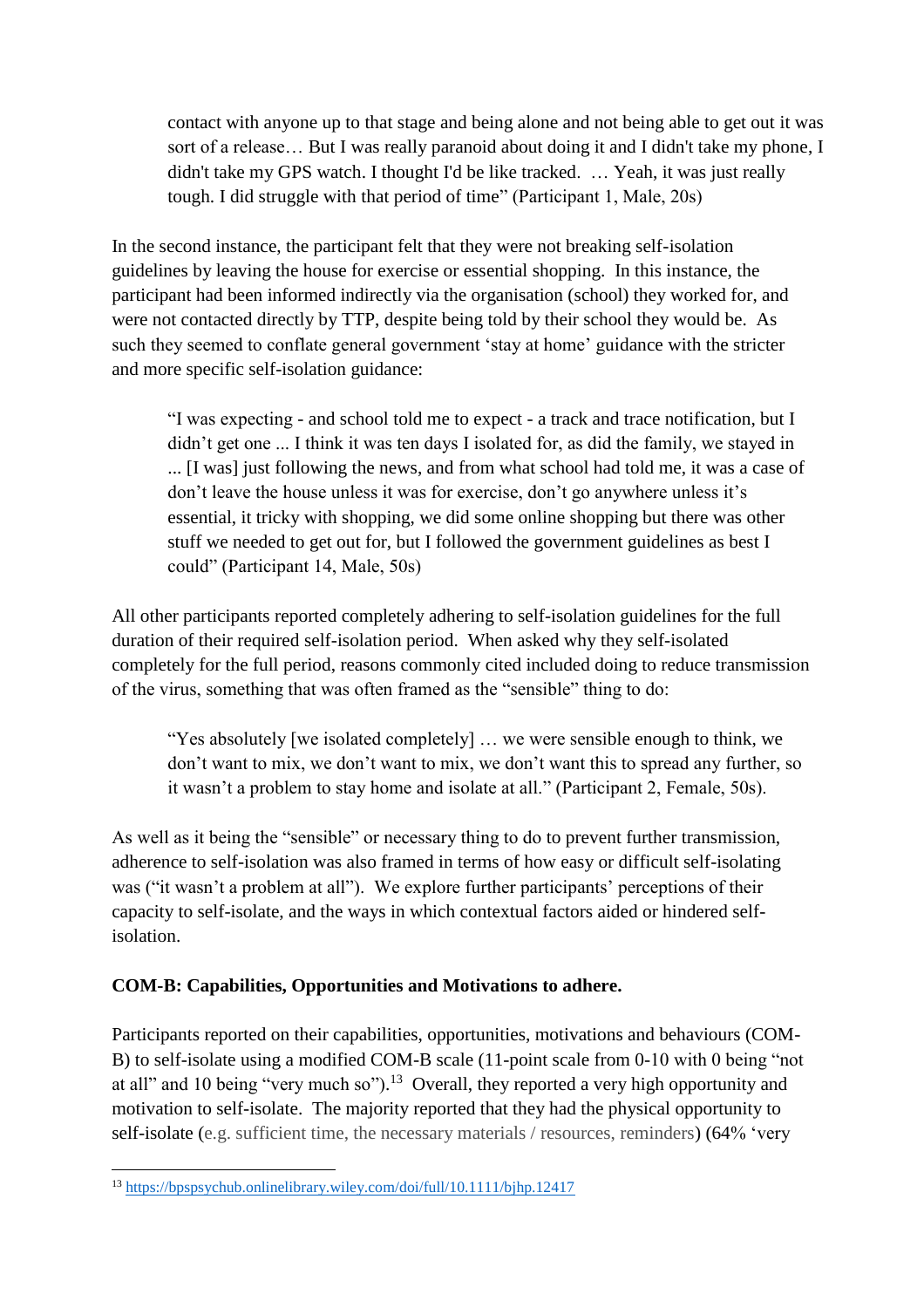much so') (N=99), the social opportunity to self-isolate (e.g. support from friends, family, local community, social networks) (54% 'very much so') (N=101), the motivation to selfisolate (e.g. I have the desire to, I feel the need to) (68% 'very much so') (N=101), the automatic motivation (e.g. 'the thought of not self-isolating didn't even occur to me (78% 'very much so'), the physical ability to self-isolate (e.g. I have sufficient physical stamina, I can overcome disability, I have sufficient physical skills) (78% 'very much so') (N=99), and the psychological ability to self-isolate (e.g. having the knowledge, resilience, cognitive and interpersonal skills, having the ability to engage in appropriate memory, attention and decision making processes ) (77% 'very much so') ( $N = 98$ ). However, it is important to note that there were 2-6 individuals who reported 'not at all' in every category and 9-17% of participants scored 5 or below on the COM-B questions.

### **Key facilitators and barriers impacting adherence to self-isolation**

Although adherence was high, participants did report a number of challenges to self-isolation. The most commonly reported challenges to self-isolation were: physical health challenges (e.g. lack of exercise, unusual aches and pains etc.) (46%), mental health challenges (e.g. anxiety, feeling down, loneliness etc.) (46%) and adjusting to usual daily routine (34%) (Figure 8). Although not as common, important challenges which may require some selfisolators to be provided with additional support included lack of access to essentials (20%), care commitment challenges (14%) and financial challenges (12%).



*Figure 8: Please tell us about the challenges you faced while self-isolating (Y-axis: number of people)*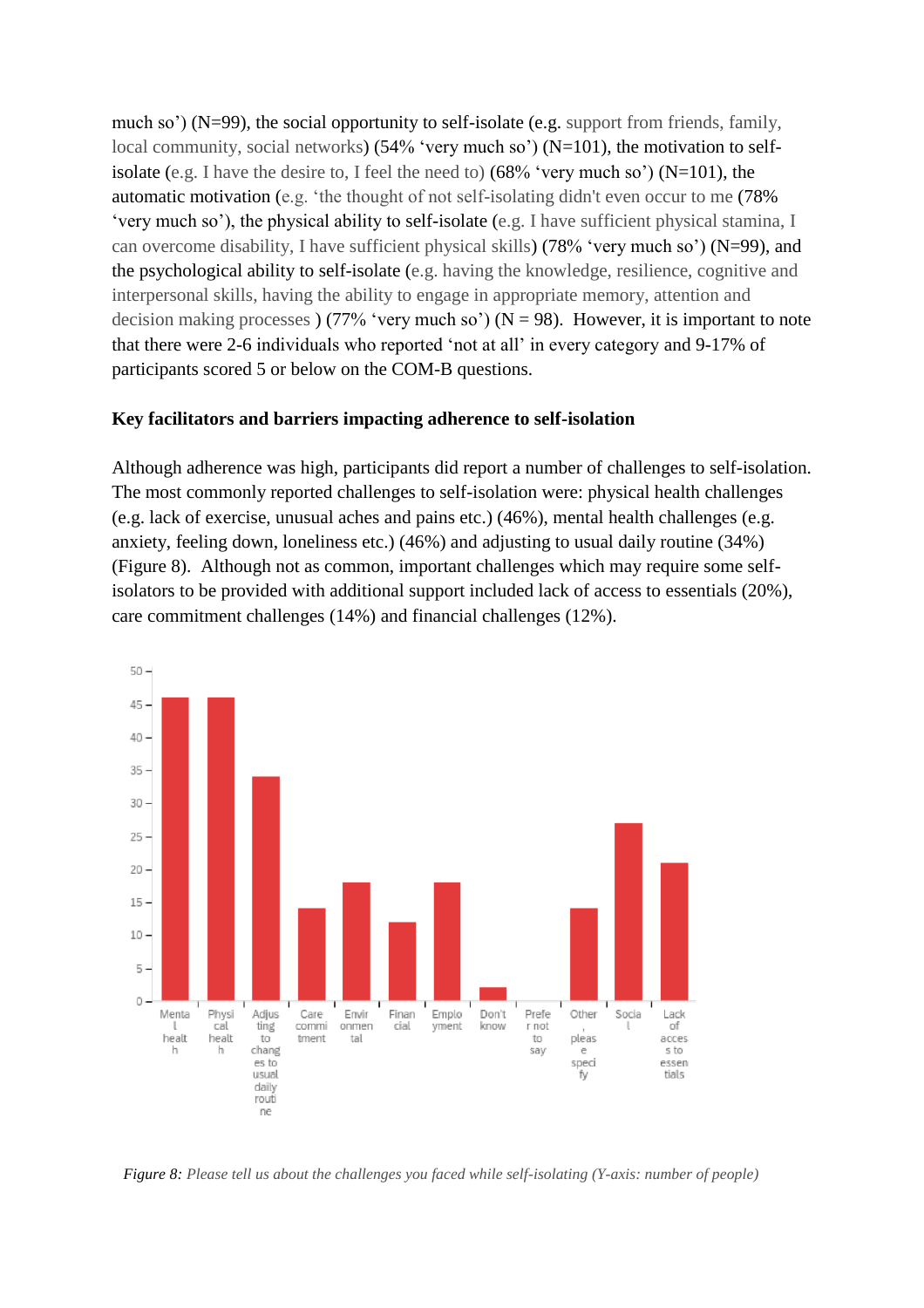Some participants experienced multiple challenges and described how they would have benefitted from more support from TTPs, particularly financial support and emotional and mental health support:

"Main challenges were [we were] unable to work and lost income as unwell and run own business but only short period; other main challenge was absolutely no health support you are left to get on with it without any proper advice and support about what to expect or how to manage symptoms; the worry is overwhelming as you move through the days waiting to see if you are going to tip into more serious symptoms; I am very well educated as is my husband & keep up to date but found the lack of health and care support appalling; I think there should be a call from someone to check on you & give advice; I feel traumatised by the whole event" (Anonymous survey respondent)

### *Financial support*

Just under two-thirds (62%) of survey participants did not feel that having to self-isolate negatively impact their affected their income, although one-in-ten (10%) strongly agreed that it had  $(N = 98)$  (Figure 9).



*Figure 9: Having to self-isolate negatively affected my income (Y-axis: number of people)*

The vast majority of survey participants  $(92\%, N=96)$  were not informed by TTP about the government's £500 self-isolation scheme. 3 applied, 1 of whom was refused. 51 people (53%, N=96) didn't know about it at all (Figures 10-11)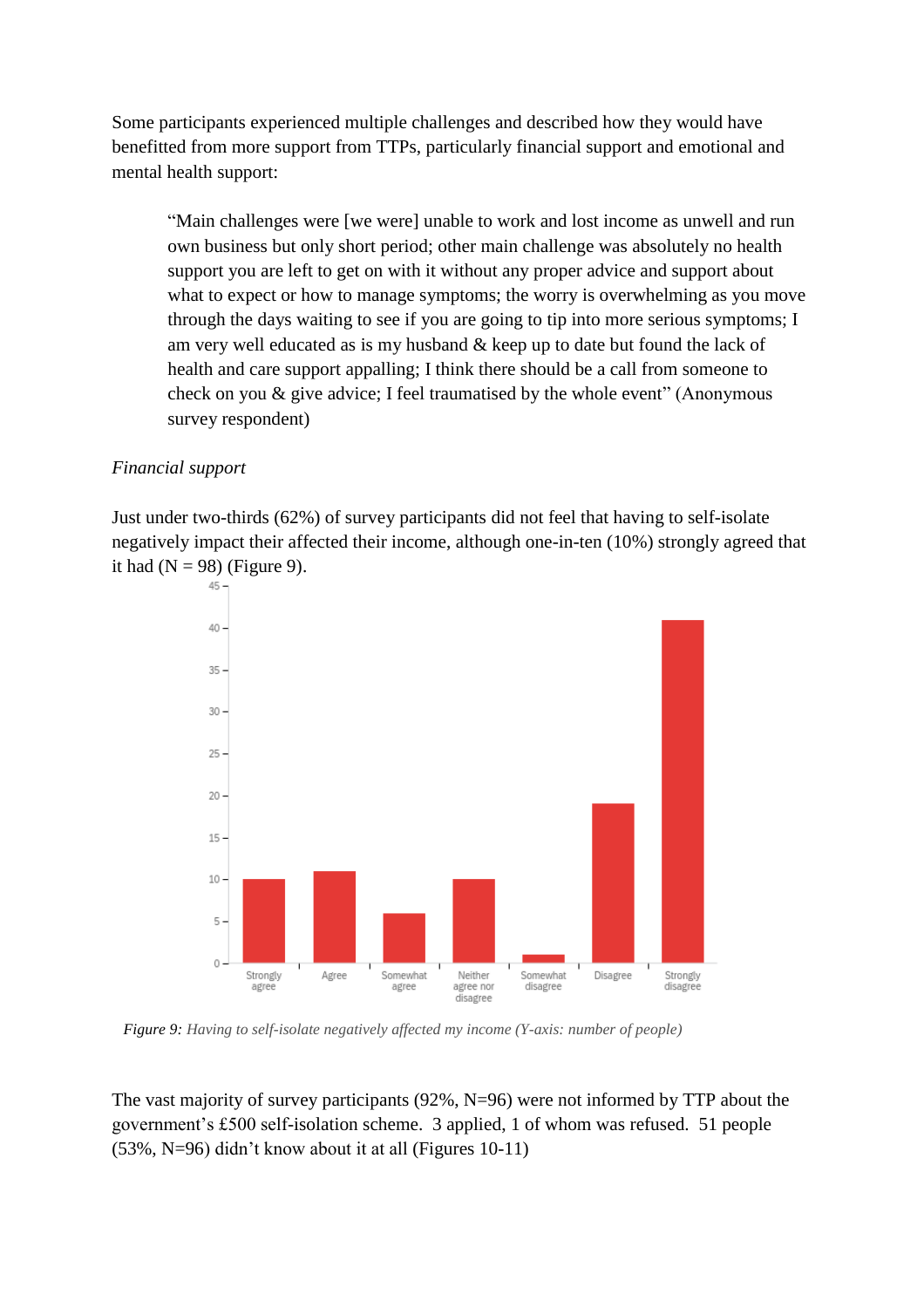



*Figure 10. Were you informed about the £500 selfisolation support scheme?* 

*Figure 11: Did you apply for the £500 self-isolation support scheme?* 

As with survey participants, few interview participants discussed their financial situation with contact tracers, including their ability to cope financially during self-isolation and the existence of the self-isolation support scheme. Most participants stated that having to selfisolate did not negatively impact their financial situation. These participants were mostly receiving stable income, for example because they were retired and receiving a pension because they were able to work from home or had a salaried job with a supportive employer. However, those participants who were either self-employed or in precarious ('zero-hour') occupations were financially adversely impacted by the self-isolation period. For example, one participant received no financial support from their employer or government and from their own research felt they were not entitled to it (despite, prima facie, meeting eligibility criteria):

"She [the contact tracer] mentioned, nothing like that [the self-isolation support scheme]. I did learn about it by going on the government website, but from what I read I wouldn't be entitled to it. Anyway, and for the [company], I was on a zero hours contract. And the [company] actually refused to pay me." (Participant 1, Male, 20s).

In terms of getting essential items, most participants were able to draw on their existing social networks in order to ensure they had essential items such as food and medications supplied during the self-isolation period.

## *Emotional and mental health support*

One of the main challenges' participants experienced was the mental health impacts of selfisolation. The majority of participants  $(75\%, N=97)$  did not have their emotional or mental wellbeing checked on by TTP (Figure 12). Over half (54%, N=96) felt that they would have liked more information about support for their mental health while self-isolating (and over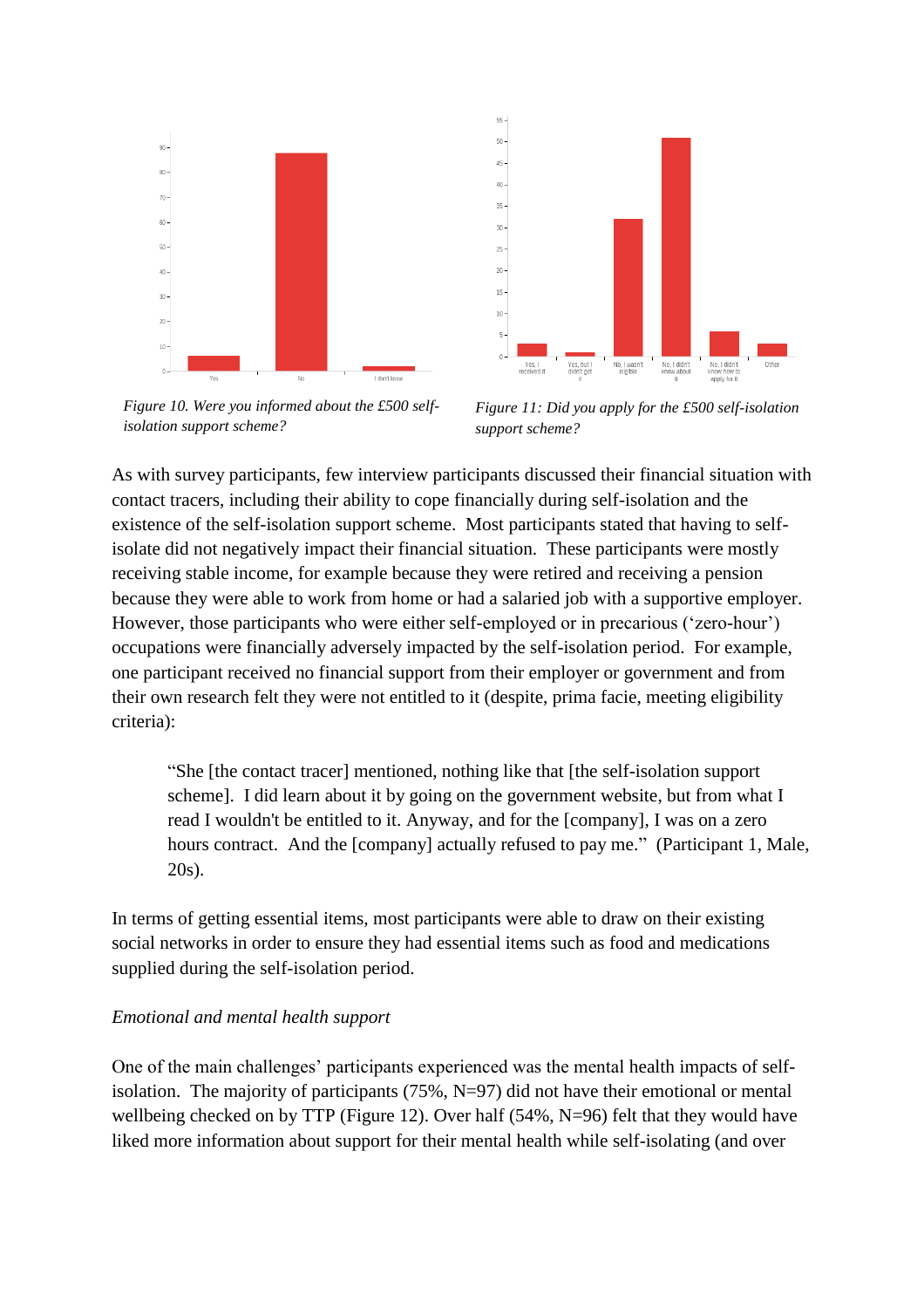half (53%, N=96) felt their mental health was negatively affected by having to self-isolate (Figure 13)



Figure 12: Did anyone from Test, Trace, Protect check in on your wellbeing while isolating?



=



Interviews revealed that those living alone found self-isolation particularly challenging in terms of their mental health. For them, self-isolation felt "claustrophobic" and like a "prison":

"I'm in a two-bedroom apartment. And yeah, I got my got my laptop or my iPad. I got my phone, but there's only so much you could like watch or listen to … And yeah, I think by the end of the first week I was starting to feel enclosed in my head and thinking I'm never going to like see my friends or my family again. … It just felt claustrophobic. And I thought, oh god, this is how a prisoner feels." (Participant 9, Female, 40s)

One interviewee, who had reported not completely self-isolating, attributed their nonadherence to the need to leave the house in order to protect their mental health. For them, leaving to exercise was a necessary "release". One participant described how this negative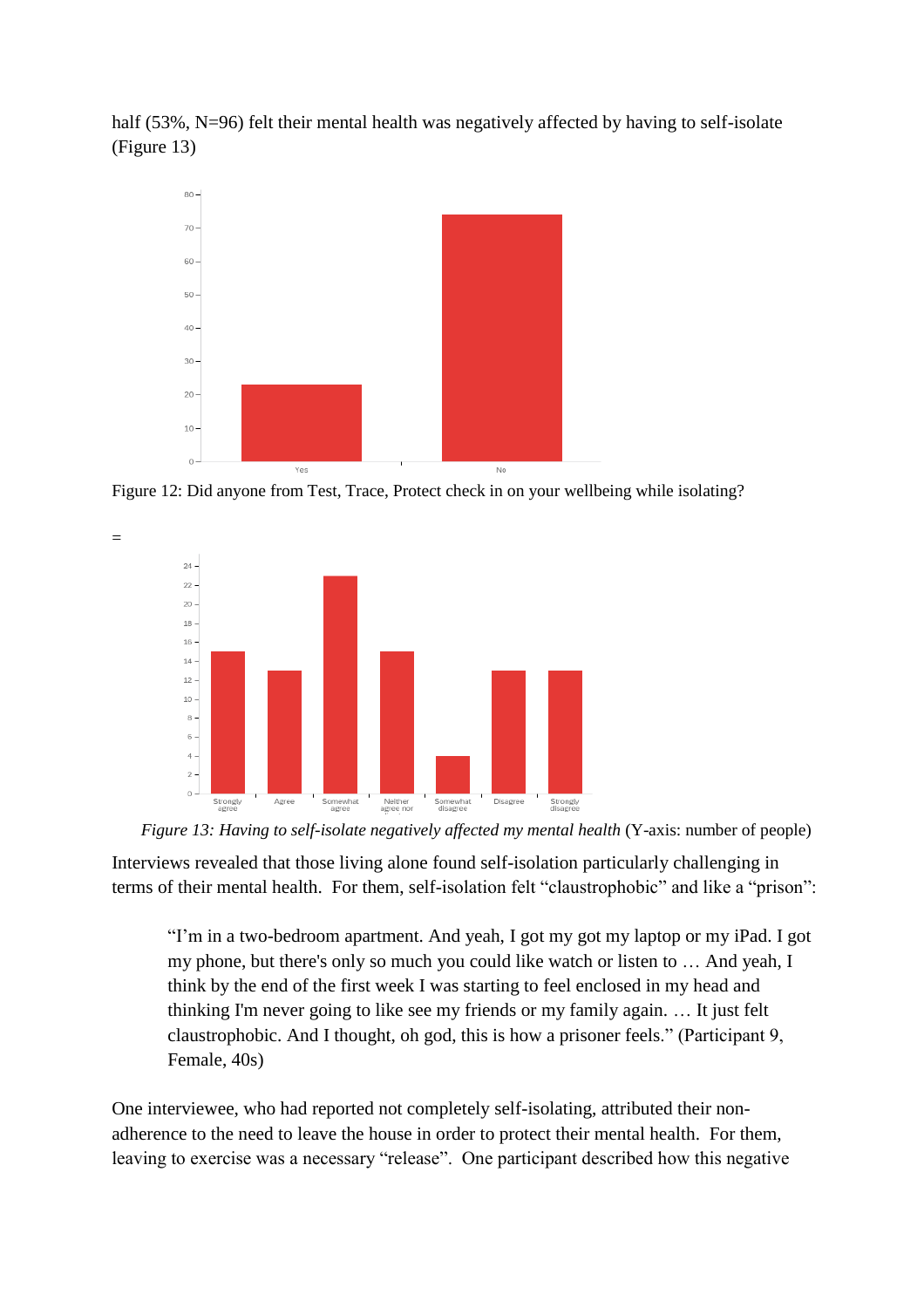experience had made them less adherent to public health guidance since completing selfisolation:

"I didn't do the two weeks. I think I got to the seventh or eighth day, and I decided to go for a run. I think I was in like a headspace of needing to get out … from not having contact with anyone up to that stage and being alone and not being able to get out it was sort of a release… But I was really paranoid about doing it and I didn't take my phone, I didn't take my GPS watch. I thought I'd be like tracked. … Yeah, it was just really tough. I did struggle with that period of time …[Now] I don't want to give my details to anywhere like say if we went like a restaurant … just in case you get pinged again, because I know that period of time was really difficult. ... I don't think I could do that period of time again. It made me think I would not ever like to go to prison, put it that way." (Participant 1, Male, 20s)

Many interviewees felt that it would be beneficial for contact tracers to check on self-isolators' emotional wellbeing:

"The track and trace didn't really come back to me to check if everything was ok, regarding, you know, your mental state. Its ok for me because I know a lot of people around, but say someone lives on their own and don't get out, it must be bad for them" (Participant 5, Male, 70s)

## **RECOMMENDATIONS**

Our research suggests that public experiences of Test, Trace, Protect in Wales are highly variable. Participants' satisfaction with TTPs was mixed. Overall, roughly half of survey respondents (48%) were satisfied with their experience of TTPs, compared to little over onethird (36%) who were dissatisfied. Roughly half of the survey respondents were satisfied with the ability of TTPs to answer their questions (54%) and most felt the advice from TTP was clear (70%) and easy to carry out (76%). Overall, we suggest four key recommendations:

**Recommendation 1: TTPs should ensure consistency in its communications with those being asked to self-isolate, for example in terms of time-to-contact (consistently low, ideally within 1-2 days) and in terms of the frequency of subsequent contacts (consistently high, ideally daily).**

Participants were asked how long it took for TTP to contact them after their date of exposure (if they felt they knew it). Roughly one-third (36%) of participants suggested that they believed it was four or more days from the time of contact with a positive case that they were contacted. Quickly contacting those who have been in contact with positive cases is an essential component of an effective contact tracing system. The World Health Organisation benchmark for successful contact tracing system is to trace and quarantine 80% of close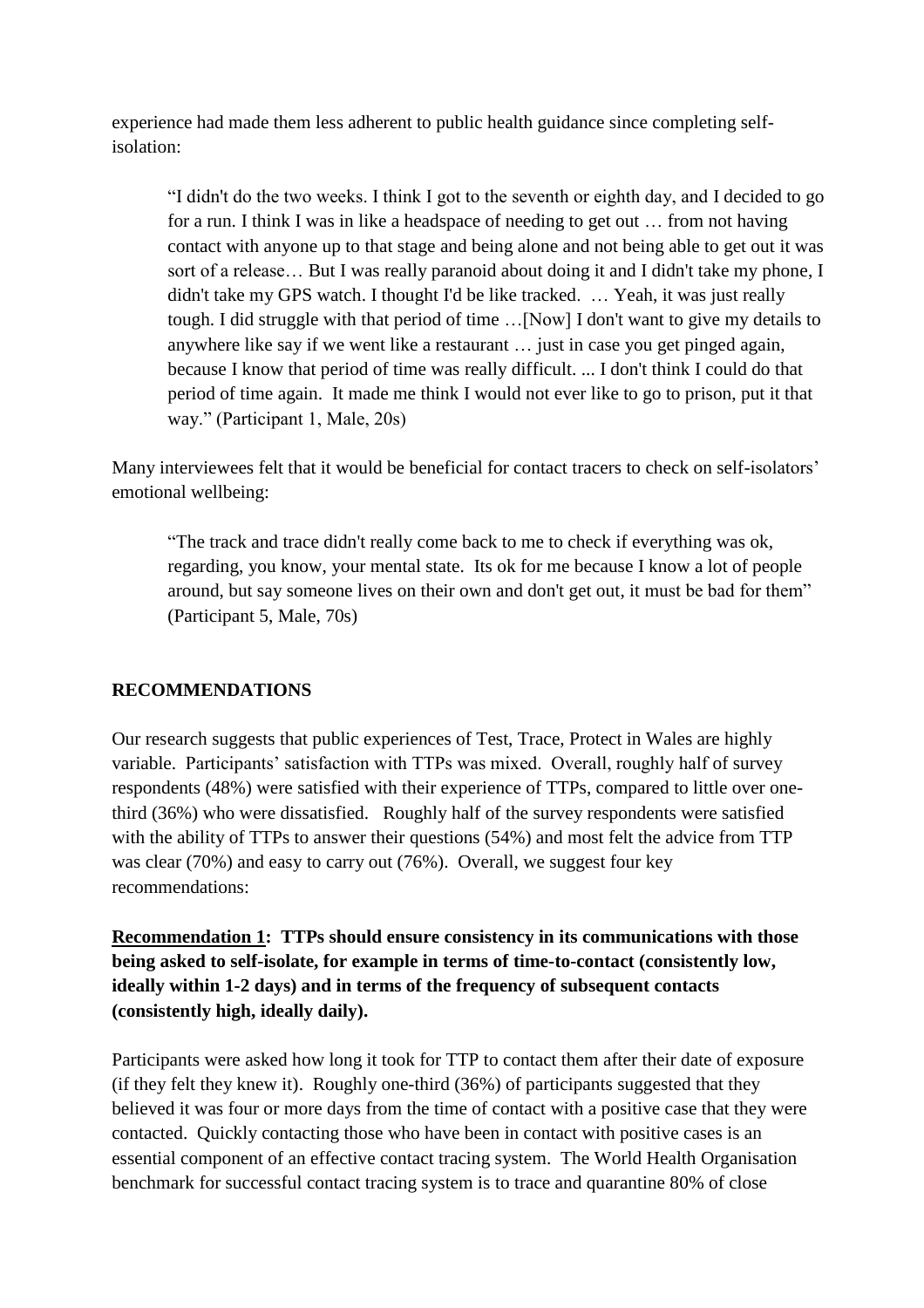contacts within 3 days of a case being confirmed.<sup>14</sup> It is important to note that our data is based on a limited sample size and the perceptions of the respondents themselves. As such, these findings may not be an accurate reflection of the actual time taken between exposure and contact. However, our data does suggest, from the point of view of those contacted by TTP, that there is much variability in the time taken between the perceived moment of contact with an infected individual and the point at which they themselves are asked to selfisolate. Latest available data suggests that 76% of close contacts that were eligible for follow-up were reached within 2 days of the positive case being referred to contact tracers.<sup>15</sup> TTP should continue to strive to consistently quickly reach contacts as soon as possible after a positive test result has been received.

 One key recommendation is for TTPs to consistently provide frequent follow-up contact. Although one-in-four (25%) received daily contact, half (50%) received no followup contact beyond the contact. Regular follow-up contact is not only a way to monitor and potentially protect against non-adherence to self-isolation but is also a means to monitor, and where necessary mitigate against, some of the potential emotional and mental health difficulties experienced by those self-isolating. We recommend daily follow-up contact for all self-isolators, ideally by phone. We make further recommendations as to the suggested content of the follow-up communications below.

# **Recommendation 2: TTPs should ensure that** *all* **those required to self-isolate are asked about their financial situation and, where relevant, provided specific information support for applying for self-isolation payments or other forms of financial assistance.**

Very few survey respondents (8%) were informed about the self-isolation support scheme by TTP contact tracers. Just over half (53%) didn't know about it at all. Just under one-in-four (27%) felt that their income was negatively affected by having to self-isolate (of which, onein-ten (10%) strongly agreed that it had). Losing income during self-isolation is likely a major risk factor for non-adherence. Existing research suggests that financial constraints are a risk factor for non-adherence.<sup>16</sup> As such we recommend that in their initial call, contact tracers consistently establish whether those asked to self-isolate are likely to lose income as a result of self-isolating. The initial call should also consistently assess individuals' eligibility for the self-isolation support scheme. Although official decisions over eligibility are made following an application, contact tracers can help determine *prima facie* whether individuals may be eligible, and where relevant ensure that participants are confident they know how to apply. Where applicable, follow-up information from TTPs can be sent soon after the initial phone call (e.g. via email) to provide links to the self-isolation support scheme and other relevant financial aid). During one of the follow-up 'check in' calls, contact tracers should enquire with relevant individuals whether they were able to apply, whether the application was successful and whether they are meeting basic financial needs during self-isolation.

 $\overline{a}$ 

<sup>14</sup> <https://apps.who.int/iris/handle/10665/332073>

<sup>15</sup> <https://gov.wales/test-trace-protect-contact-tracing-coronavirus-covid-19-16-january-2021-html>

<sup>&</sup>lt;sup>16</sup> <https://www.medrxiv.org/content/10.1101/2020.09.15.20191957v1.full.pdf>